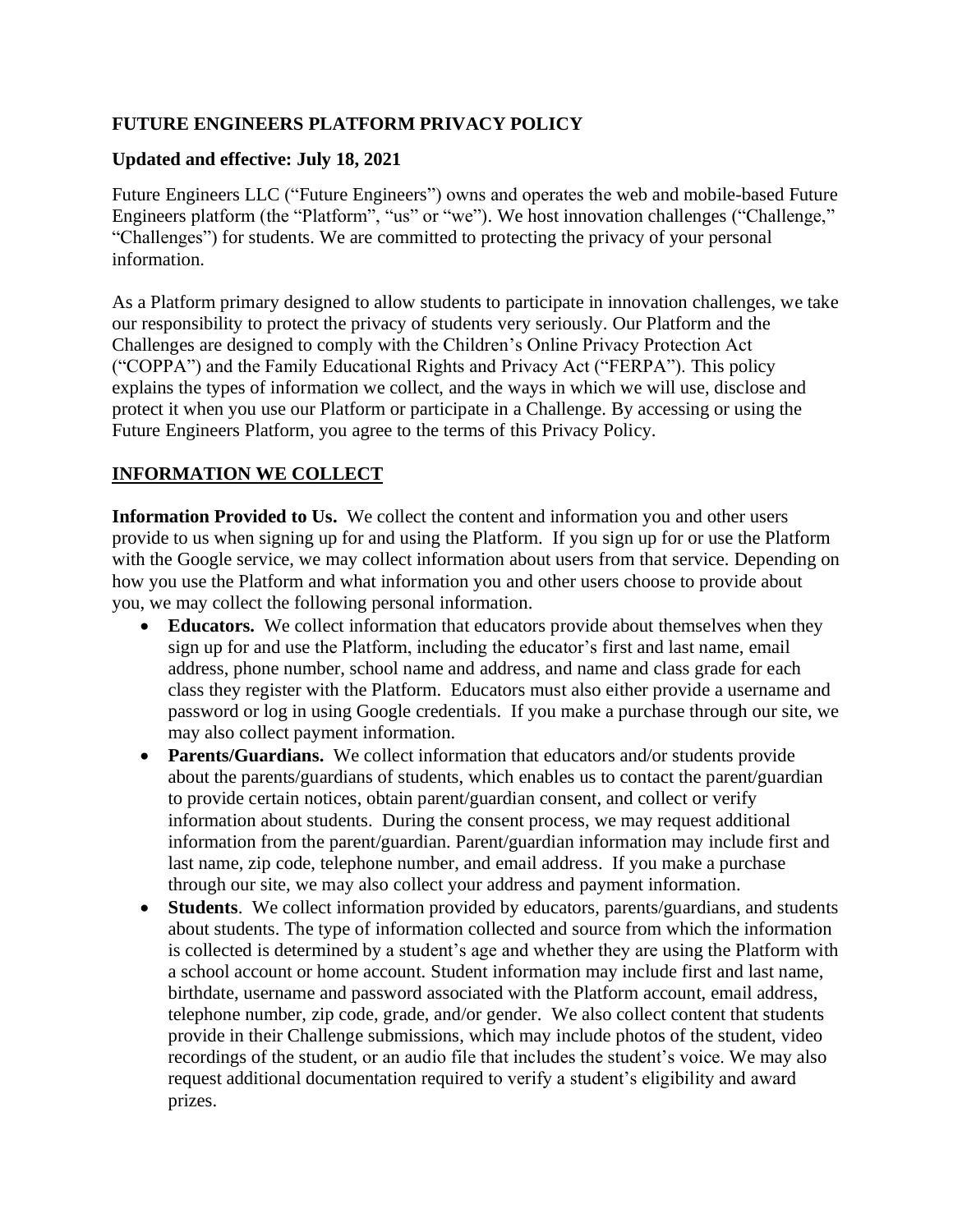• **Judges.** We collect information that judges provide about themselves when they sign up for and use the Platform, including username, password, email address, phone number, first and last name, address, company/organization/school, job title, industry served, and judging preferences. Optionally, judges may provide race and gender.

**Virtual Events.** We may offer virtual events on our Platform. To participate in a virtual event, each participant must create or have an account for our Platform. If you create an account with us for the purpose of participating in a virtual event and you are younger than 18, we will collect the information specified for "students" above. When students (younger than 18) participate in virtual events, the camera/microphone features will be deactivated and no additional personal information will be collected from the student. The student may use the chat feature to submit questions to the moderator. The moderator may post a question in the public chat, but will remove information that identifies the student (if any) prior to posting. If you create an account with us for the purpose of participating in a virtual event and you are 18 or older, we will collect the information you provide about yourself, including first name, last name, username, password, email address, phone number, zip code and/or school affiliation (if any). During the event, participants that are 18 or older may choose to share their image and voice. They may also choose to participate in chat groups. If you activate any of these features, we will collect the information you share.

**Information We Collect Automatically.** When you use the Future Engineers Platform, our servers automatically record information sent from your browser. This may include information such as your computer's Internet Protocol ("IP") address, pages of the Platform that you visit, the time spent on those pages, browser, operating system, access times and dates. We use this information to monitor, analyze use of and administer our Platforms, including to make improvements and better tailor it to your needs.

To collect this information, we use certain technologies including:

- **Cookies.** A cookie is a small data file sent from a website or application and stored on your computer or device. Cookies allow us to recognize your browser when you return to our website, and to remember your login information. Cookies also allow us to authenticate you as a user, serve certain features, to better understand how you interact with the Platform, to improve your, for session control and to monitor and analyze aggregated usage. Most browsers allow visitors to a website to control cookies, including to detect some cookies, to stop accepting cookies or to prompt you before accepting a cookie. Please note that if you choose to erase or block your cookies, certain parts of the Platform may not function correctly. To learn more about browser cookies, including how to manage or delete them, look in the Tools, Help or similar section of your web browser, or visit allaboutcookies.org.
- **Pixel Tags.** A pixel tag (also known as a "clear GIF" or "web beacon") is a tiny image typically just one-pixel – that can be placed on a Web page or in an email to you, to tell us when you have displayed that page or opened that email.
- **Google Analytics.** We use Google Analytics to assist us in collecting and understanding the information we collect automatically. For more information on Google Analytics, see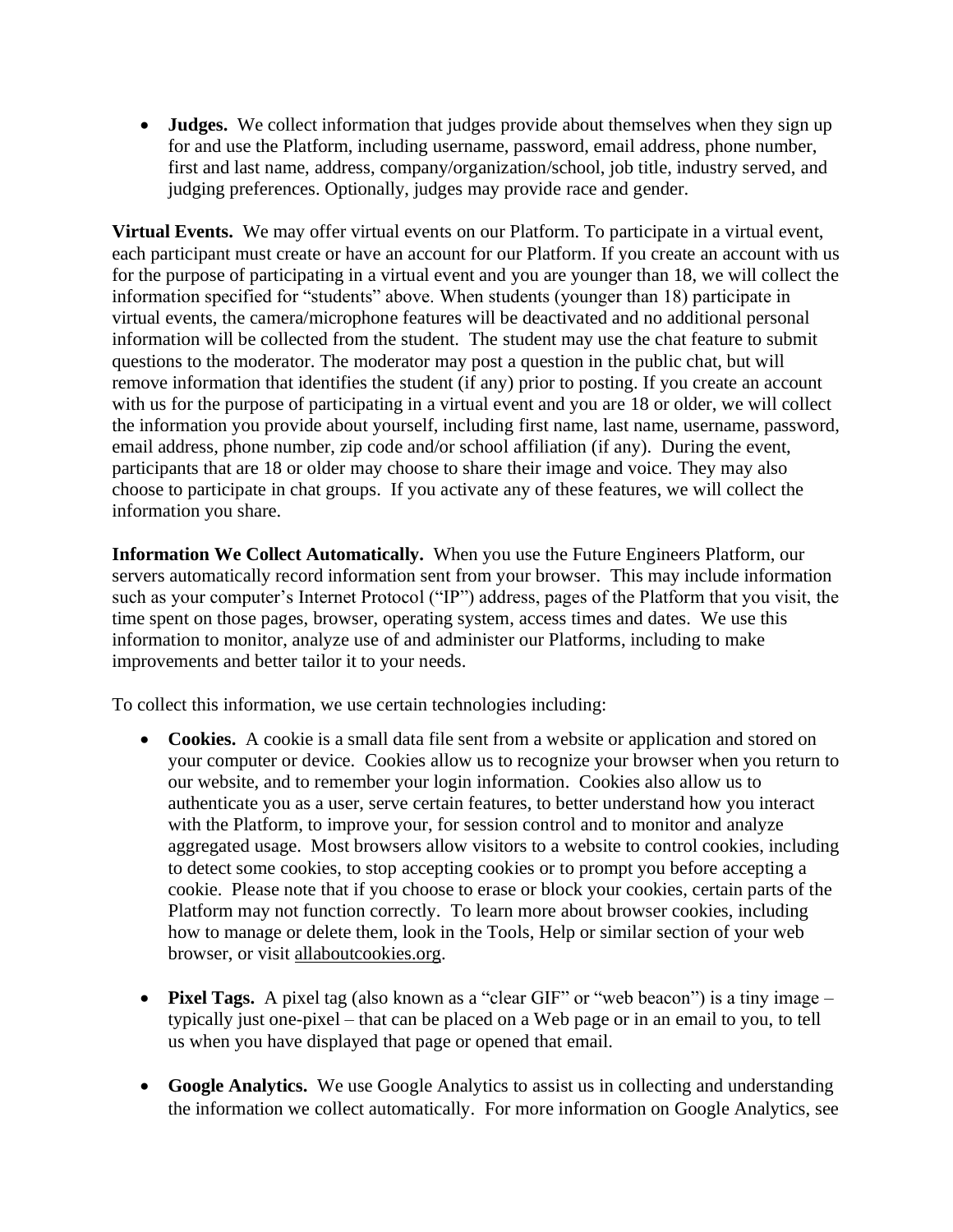the Google Analytics Terms of Use and the Google Privacy Policy. To opt out, visit https://tools.google.com/dlpage/gaoptout. We are not responsible for the Google Analytics opt-out tools.

# **HOW WE USE YOUR INFORMATION**

We collect and use personal information for the following purposes:

- To create accounts and set up classes on the Platform;
- To provide and deliver the Platform, including to personalize certain aspects of the Platform that are relevant to you;
- To review entries in accordance with the Official Rules for each Challenge, including categorizing entries and assigning judges.
- To contact prospective winners, including a parent if the winner is under the age of 18 and a teacher if the winner is participating in the Challenge using a school account, to collect required documentation, verify eligibility, and award prizes;
- To send and personalize confirmations and administrative messages related to your use of the Platform, including technical notices, updates, security alerts, and support messages;
- To customize digital certificates and digital portfolios made available on a user's dashboard.
- To send you information about new Challenges, Challenge deadlines, and winner announcements;
- To provide virtual events;
- To process purchases and payments;
- To send you information about new products and features, including our newsletter, when you have opted in to receive such information;
- To manage our relationship with you, including to respond to your comments and questions, resolve problems and provide similar support; and
- To investigate a suspected violation of the Terms of Service, suspected fraud or other unlawful or unfair activity.

Consistent with our obligations under the Family Educational Rights and Privacy Act (FERPA) as outlined in our Terms of Use, we will use "personally identifiable information" from "education records," as those terms are defined in FERPA, as directed by the school or district for their educational purposes.

We may also use and retain aggregated, de-identified information to develop and improve our educational products, to demonstrate the efficacy of our products, including in the marketing of our products, and for customized and adaptive learning.

# **HOW WE SHARE YOUR INFORMATION**

We do not sell or rent information, and we do not share user information for advertising or marketing purposes.

If you participate in a Challenge, your Challenge submission may be posted in a publicly available gallery. If a submission includes information that could identify you ("personally identifiable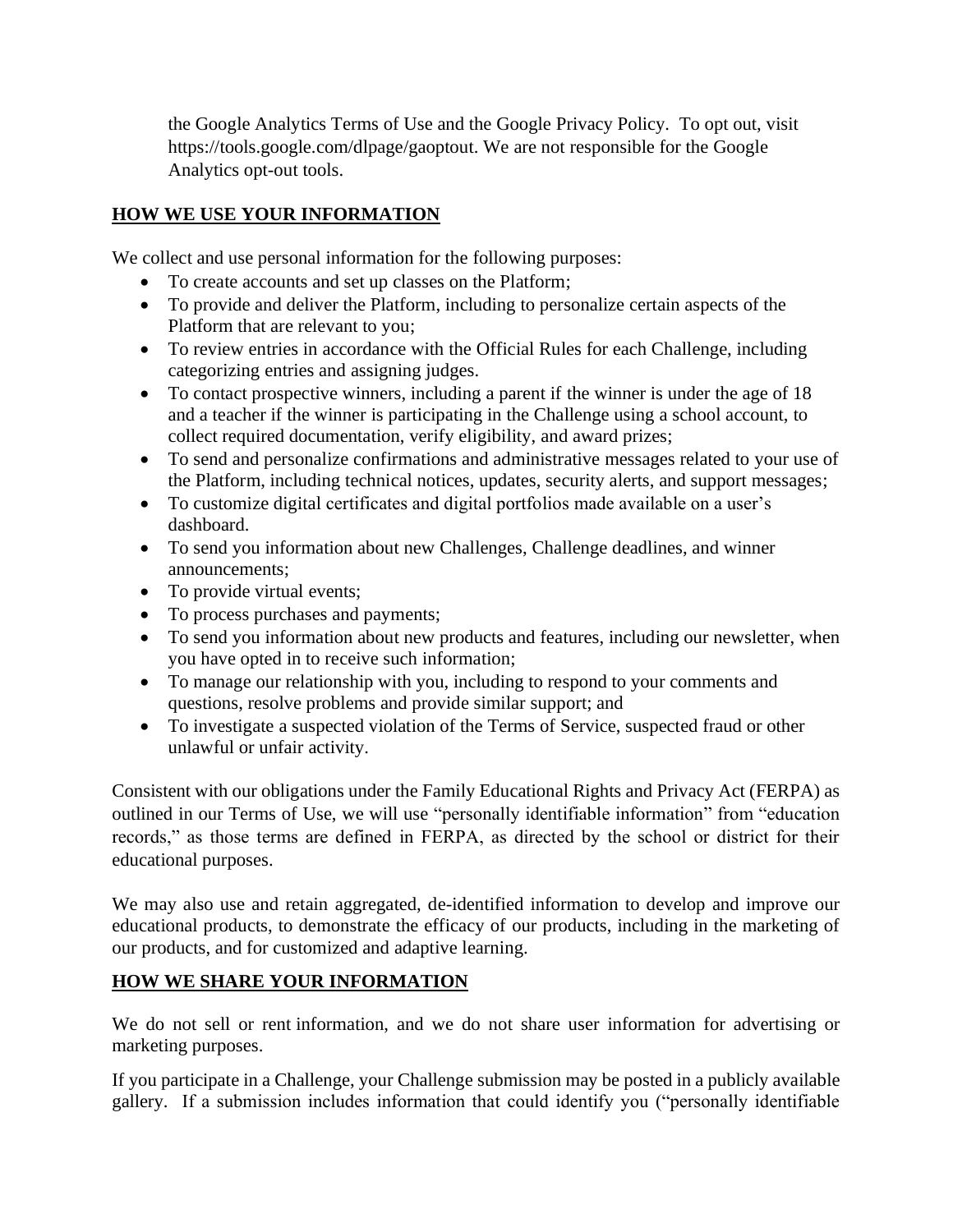information"), we obtain consent from you (if over the age of 18), or from your parent/guardian (if under the age of 18) before posting the submission publicly. We do not post entries that include personally identifiable information of an individual that is under 13 years of age.

We may disclose your personal information to the following recipients or categories of recipients:

- For accounts associated with a classroom, we may display personal information included in your challenge submission to the educator associated with the account, and/or to other students associated with the same classroom.
- Our service providers who help to facilitate our delivery of the Platform and who provide certain features on our behalf, such as customer service, database management, email management, maintenance services, analytics and improvement of the Platform.
- Selected judges or Challenge administration consultants who may assist with an internally conducted entry review process.
- During virtual events, if you are 18 years or older, your username and other information that you choose to share, such as video, audio or chat conversations, may be shared with other participants.
- Any authorized law enforcement body, regulatory, government agency, court or other third party where we believe disclosure is necessary (i) as a matter of applicable law or regulation, (ii) to exercise, establish or defend our legal rights, or (iii) to protect your safety or the safety of others on the Platform.
- In the event of a reorganization, merger, sale, bankruptcy, or other business change of Future Engineers or this Platform, your information will remain subject to the terms of this Privacy Policy.

#### **CHILDREN'S PRIVACY**

Future Engineers complies with the Children's Online Privacy Protection Act ("COPPA"), the Family Educational Rights and Privacy Act ("FERPA"), and relevant state laws concerning the privacy of students.

We do not collect, use or disclose personal information from a child until we have obtained the required consent. Two types of accounts may be created on our Platform: (1) a personal or home account, and (2) a school account. Children under the age of 13 may only create a home account on the Platform after the parent/guardian has provided consent. School systems that use our Platform as an educational tool may create a school account for a student and provide the requisite consent for us to collect personal information of the child.

We collect only as much information as is necessary to provide the service. The child's parent/guardian may access, delete or withdraw consent for the continued processing of the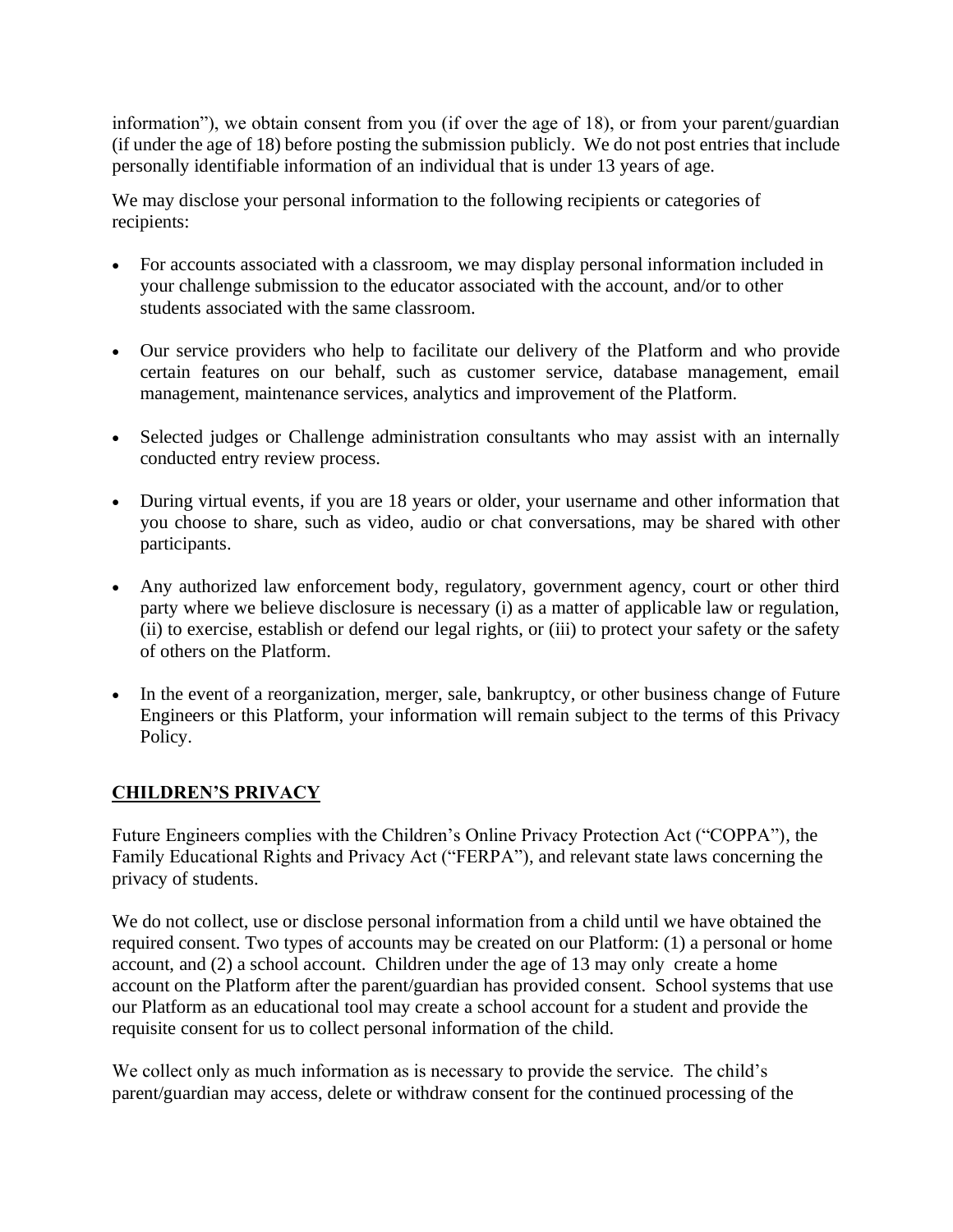child's information at any time, as described in "HOW YOU CAN ACCESS AND MODIFY YOUR INFORMATION." Please contact us at [support@futureengineers.org](mailto:support@futureengineers.org) if you believe we have inadvertently collected information from a child under 13 without parent/guardian consent and we will delete that information as soon as possible.

## **THIRD- PARTY LINKS**

The Platform contains links to websites belonging to third parties that may offer additional resources, activities, or information that may be useful when participating in Challenges. If you click on a third-party link, you will be directed to that third party's website. The fact that we link to a website is not an endorsement, authorization, or representation of our affiliation with that third party, nor is it an endorsement of their privacy or information security policies or practices. We do not exercise control over third party websites. These other websites may place their own cookies or other files on your computer, collect data, or solicit personal information from you. Those sites have their own privacy policies, and we encourage you to read them.

### **SECURITY**

Future Engineers uses commercially reasonable information security safeguards to protect its databases and servers against risks of loss, unauthorized access, destruction, misuse, modification, or inadvertent or improper disclosure of data. We store data in cloud-based environments that use firewalls and other industry-standard protections in an effort to prevent access from outside intruders. We also encrypt the data in transit, require unique account credentials and limit data access. Not all security risks are reasonably foreseeable, however, and Future Engineers is not responsible for the consequences of security incidents that are not reasonably foreseeable and not reasonably within its control.

#### **HOW YOU CAN ACCESS AND MODIFY YOUR INFORMATION**

If you would like to review, correct, update or request that we delete personally identifiable information you or your students have provided to us, you may do so by emailing us at [support@futureengineers.org.](mailto:support@futureengineers.org)

We require parental/guardian consent to establish a home account on the Platform for a child under the age of 13. If you are a parent/guardian of a child under the age of 13 who is using the Platform through a home account, you may request to review your child's personal information, ask us to delete any personal information your child has provided, ask that we no longer collect personal information from your child and/or revoke any consent you have provided for our collection of your child's personal information. To do so, please email us at [support@futureengineers.org.](mailto:support@futureengineers.org) Before responding to your request, we may require certain information in order to verify your identity and your relationship to the child. If your child under the age of 13 is accessing the Platform through a school account, we will work with you and your school to facilitate your request.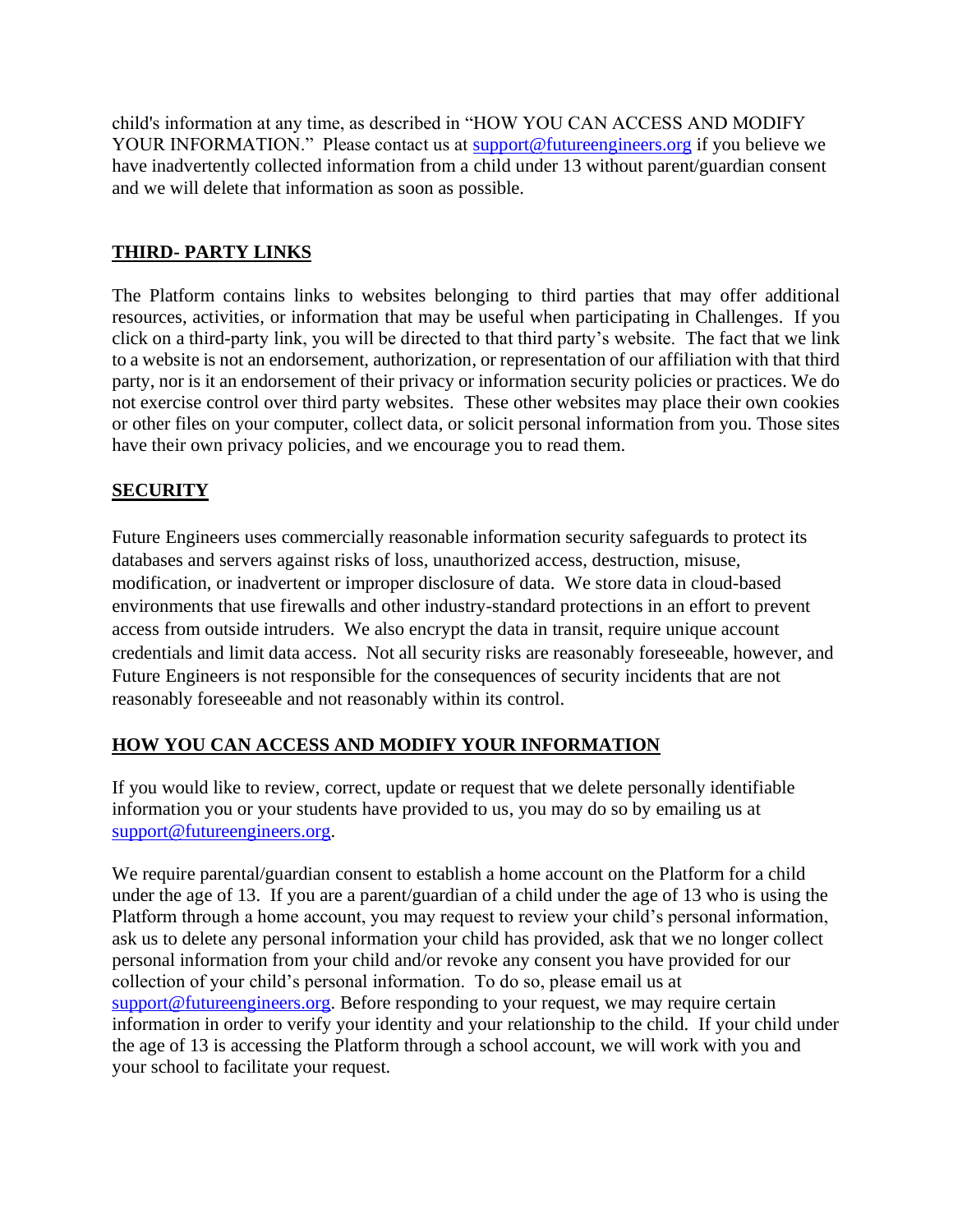If you are a parent/guardian of a student under the age of 18 using the Platform through a school account, you may also have rights to access, amend or correct information in the education record that may be stored on the Platform. Please contact your school with any such requests. We will work with them to provide them with the information they need to respond to your request.

# **OPT OUT**

Educators, Parents/Guardians, Students, and Judges, and other virtual event participants whom have email addresses associated with their account will receive periodic emails from us. You may update your email preferences or opt out of receiving emails from us by clicking on the "unsubscribe" link found at the bottom of each email, or you may contact us at the address listed in the CONTACT US section below. If you have opted out of receiving emails from us, we may still send essential communications, such as legal notices or password change information to you as needed.

# **DATA RETENTION**

We retain your information as long as you retain an active account with Future Engineers. After a certain period of inactivity, we will deactivate your account and delete your personal information in accordance with our data retention policy. In addition, you may request deactivation and deletion as follows:

School Accounts:

• We will honor a school's request to delete a student's school account, provided however, that a student may retain a copy of their account information in a personal home account with the prior permission of the student or their parent or legal guardian in the event that the student is under the age of 18.

Home Accounts:

• We will honor a parent's/guardian's or individual user's aged 18 or older requests to delete their home account.

In the event an individual has been accessing the Platform from both home and school accounts, deleting one account will only delete that account. The other account will remain active, including the applicable information associated with that account.

We may retain de-identified data, including de-identified entries displayed on the Challenge galleries for the purposes described above.

# **FOR CALIFORNIA RESIDENTS**

We do not disclose any personal information to third parties for their own marketing purposes. For additional information about our privacy practices, or to review and request to have deleted any personal information you have shared with us, please send a request to [support@futureengineers.org.](mailto:support@futureengineers.org)